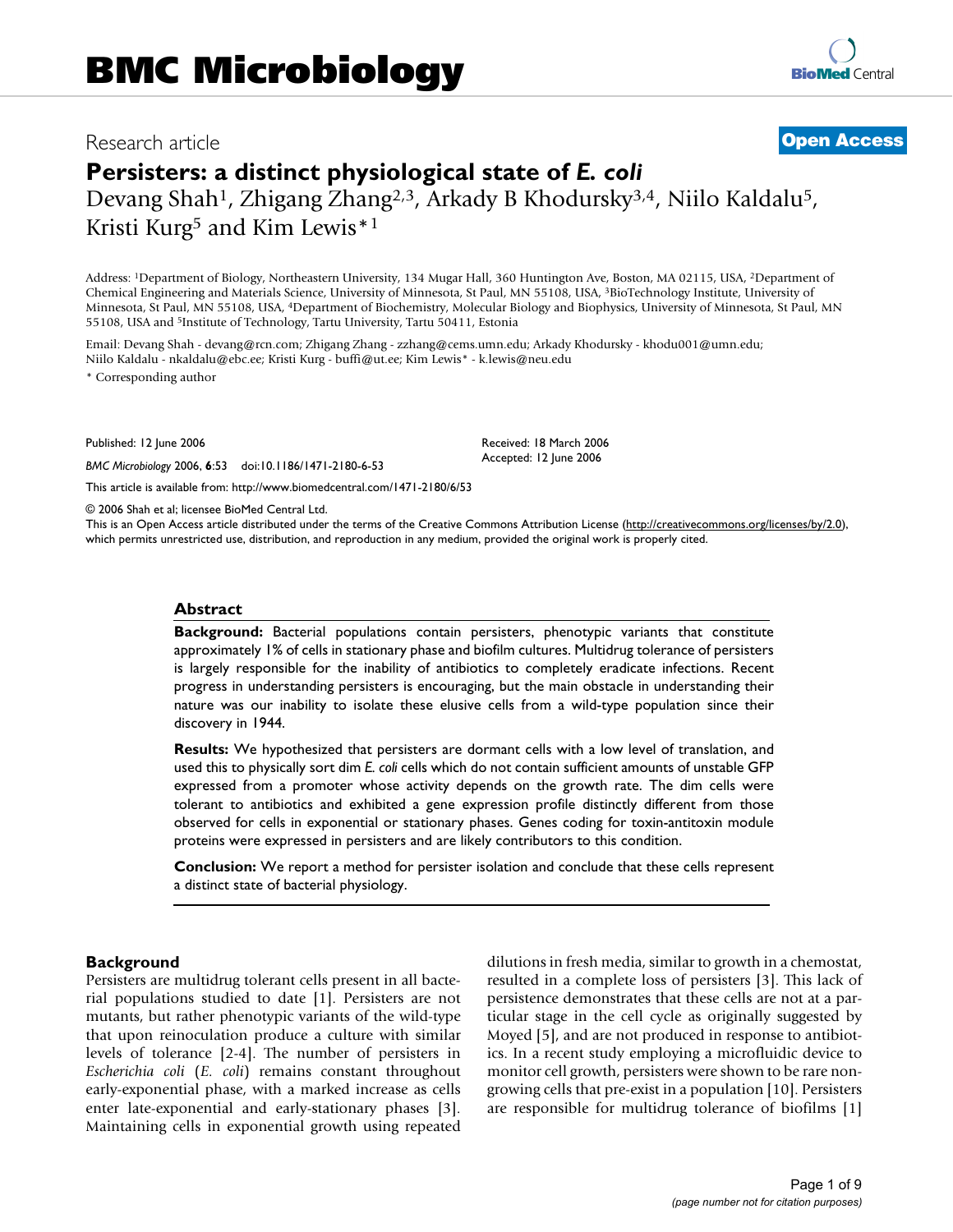

**Degradable GFP expression from a ribosomal promoter in a growing culture of** *E. coli*. (A) Graphical representation of the reporter. An unstable variant of GFP was placed downstream of a ribosomal promoter, *rrnB*P1. (B) Stationary phase cultures of *E. coli* ASV and AGA, each containing a different variant of unstable GFP, were diluted (1:1000) in fresh media and cultured with aeration at 37°C. At designated timepoints samples were removed and assayed for cell counts (CFU/ml) and fluorescence (RFU, arbitrary units).

which account for the majority of infectious diseases in the developed world [6,7].

We previously reported isolation of persisters from a culture of an *E. coli hipA7* (high persistence) mutant [5] that was lysed with ampicillin [8]. Intact persisters were collected and their gene expression profile indicated overexpression of chromosomal toxin-antitoxin (TA) modules. "Toxins" cause reversible stasis by blocking essential functions, such as translation [9], and appeared as promising candidates for MDT genes. Overexpression of RelE or HipA toxins caused a sharp increase in persistence, while deletion of the *hipBA* module strongly decreased the number of persisters in both stationary and biofilm cultures. The same *hipBA* deletion mutant exhibited no change in persistence during exponential growth or when grown in minimal media, suggesting that persister formation is governed by redundant genes whose activity depends on particular conditions (indeed, there are >10 TA modules in *E. coli* [11]). Recent progress in understanding persisters is encouraging, but the main obstacle in understanding their nature was our inability to isolate these elusive cells from a wild-type population without antibiotic treatment since their discovery in 1944 [2].

We reasoned that the apparent dormancy of persisters [10] could be exploited to physically isolate these cells. A strain expressing degradable GFP from a ribosomal promoter that is only active under conditions of rapid growth was used to physically sort dim persister cells from the bulk of the population. Here, we report a method of isolating naive persisters from wild-type *E. coli* and based on their gene expression profile conclude that they represent a third physiological state of bacterial cells, distinct from both exponential and stationary forms.

### **Results and discussion**

Dormant cells are expected to have a low rate of protein synthesis, thereby providing the basic rationale for sorting persisters from the population. *E. coli* strains ASV and AGA carry gene cassettes encoding previously described [12] unstable variants of GFP under the control of the ribosomal *rrnB*P1 promoter (Fig. 1A). These gene cassettes are inserted as a single copy into the  $\lambda$  phage attachment site of the chromosome (Søren Molin, unpublished). *rrnb*P1 normally controls expression of the *rrnB* gene which codes for 16S rRNA and is expressed at high levels during growth [13,14]. The half-life of this unstable GFP is <1 hour, and it is rapidly cleared from non-growing cells [12]. In a growing culture, fluorescence was bright at exponential state, and subsequently lost shortly after cells entered stationary state (Fig. 1B). This provided a unique opportunity to sort bright and dim cells and analyze their physiology.

An exponentially growing population of *E. coli* ASV (cultured for one hour to a cell density of approximately 108 CFU/ml) was sorted with a MoFlo cell-sorter using forward light scatter, which allows detection of particles based on size. This enabled detection of cells irrespective of their level of fluorescence. Fluorescence of GFP in individual cells was recorded simultaneously using laser excitation and light detection. Fluorescence activated cell sorting (FACS) analysis showed that the population consisted of two strikingly different types of cells – a bright majority, and a small subpopulation of cells with no detectable fluorescence (Fig. 2A). The two populations were sorted based on fluorescent intensity and collected in phosphate buffer. Epifluorescent microscopy confirmed that the sorted bright cells were indeed bright green, while the dim ones had no detectable fluorescence (Fig. 2B). The dim cells were also smaller than the fluorescent cells, and in this regard resembled stationary state cells.

Sorting was performed in a non-nutritive buffer to prevent persisters from reverting back into growing cells. Therefore, under the sorting conditions, regular cells stopped growing. This limited the choice of antibiotics we could use to probe for tolerance to fluoroquinolones, which have the ability to kill normal non-growing cells [15]. Sorted cells were exposed to a high level of a bactericidal antibiotic ofloxacin (an inhibitor of DNA gyrase) which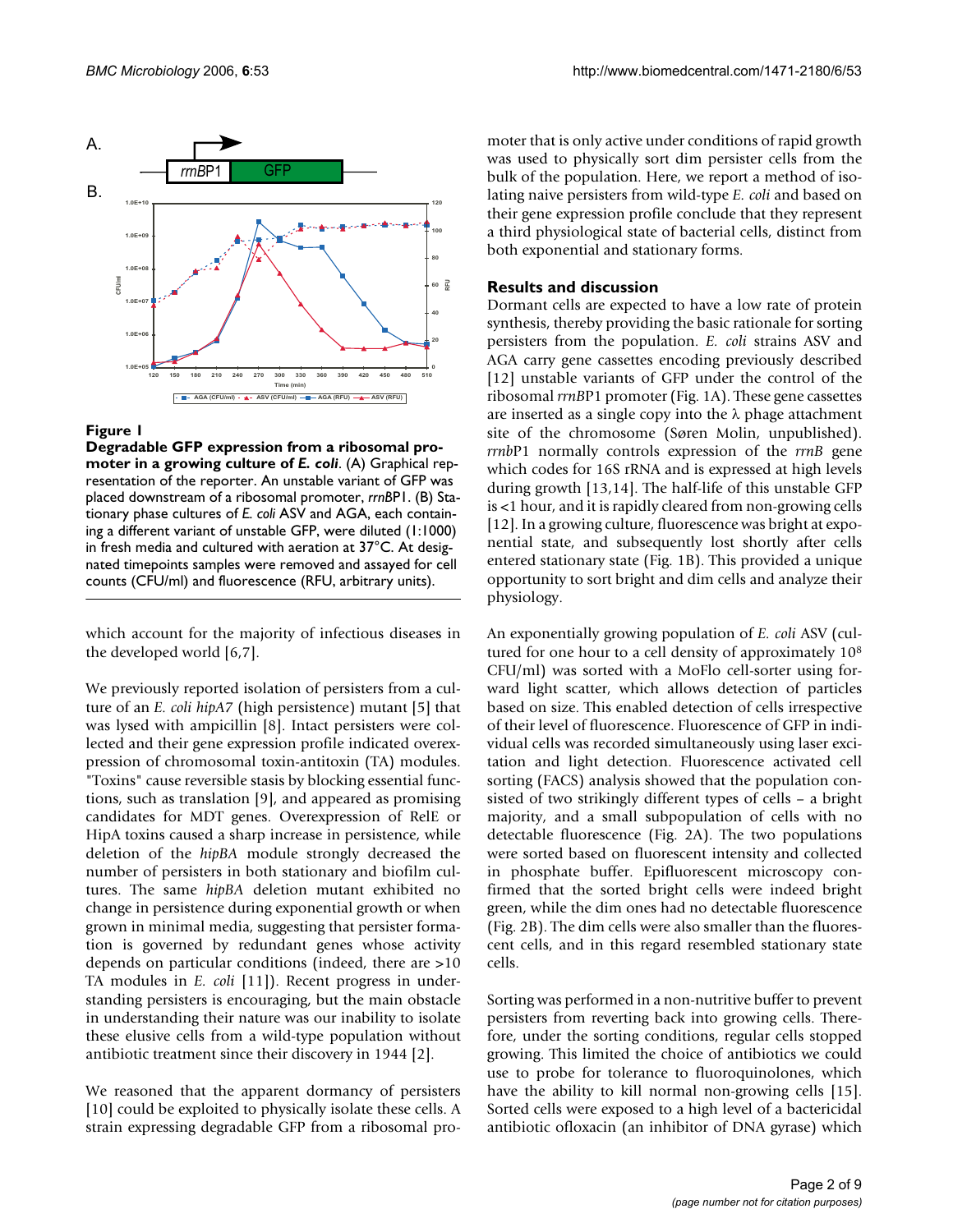

**Isolation of persister cells from an exponentially growing culture.** *E. coli ASV* **cells containing this reporter cassette** were grown in LB medium to mid-exponential phase  $(-1 \times 10^8 \text{ cells/ml})$  at 37°C with aeration and sorted using a high speed cell-sorter equipped with a standard GFP filter set. (A) Two populations were detected using forward light-scatter, one that fluoresced brightly (R3), and another that did not (R4). (B) The sorted populations were visualized by epifluorescent microscopy (bar, 5 μm). (C) Cells were sorted as described in (A-B). Once sorted both populations were treated with ofloxacin (5 μg/ml) for three hours, diluted and spotted onto LB agar plates for colony counts.

rapidly kills both growing and non-growing normal cells, but has no effect on persisters [15,3]. The dim subpopulation had a 20-fold higher survival rate as compared to the sorted bright cells (Fig. 2C). This experiment demonstrates that the sorted dim population was in fact enriched for cells exhibiting a persistent phenotype. This result also validates the hypothesis that these persisters are dormant cells with low levels of protein synthesis. Importantly, the dim cells were sorted out from a population of wild-type *E. coli* that was not pre-treated with an antibiotic. We therefore conclude that persisters are dormant cells that are formed within a normally distributed population.

The ability to sort and purify a population of persisters presented an opportunity to examine their gene expression profile. In order to collect sufficient numbers of persisters, several cultures of ASV were inoculated independently at 30 minute intervals, and persisters were isolated on two MoFlo instruments running in parallel, with cells harvested in each case at the same time point during growth. Once sorted, cells were maintained on ice for several hours until all were collected. In order to concentrate the highly dilute suspensions, cells were co-precipitated by centrifugation with polystyrene beads.

For genome-wide expression profiling, total RNA was purified from sorted dim and bright cells in three independent experiments. cDNA was prepared from total RNA

and hybridized to spotted microarrays representing ~4,400 open reading frames (ORF's) of *E. coli* [16]. Approximately 5% of the genes in persisters showed statistically significant differential expression, identified as described in *Materials and Methods*, when compared to the sorted non-persister cells (Fig. 3A). 45 genes showed at least a two-fold increase in expression, (Fig. 3A), while 5 genes were significantly down-regulated in persisters (see Additional file 1).

When compared to stationary phase cells, persisters also showed significant differences in gene expression (Fig. 3B). Nearly  $\sim$ 420 genes are up-regulated in persisters, while roughly the same number of genes was down-regulated (Fig. 3B). Unexpectedly, persisters appear more similar to exponential, than stationary phase cells.

The gene profile of persisters as compared to exponentially dividing cells showed down-regulation of genes involved in energy production and non-essential functions such as flagellar synthesis, consistent with a dormant state (Fig. 3C). Expression of flagellar genes was particularly strongly suppressed, indicating that persistence is the opposite of an actively mobile state.

The unique persister transcriptome pointed to genes that were likely to contribute to dormancy. These were the elements of the "toxin-antitoxin" (TA) modules *dinJ*, *yoeB*,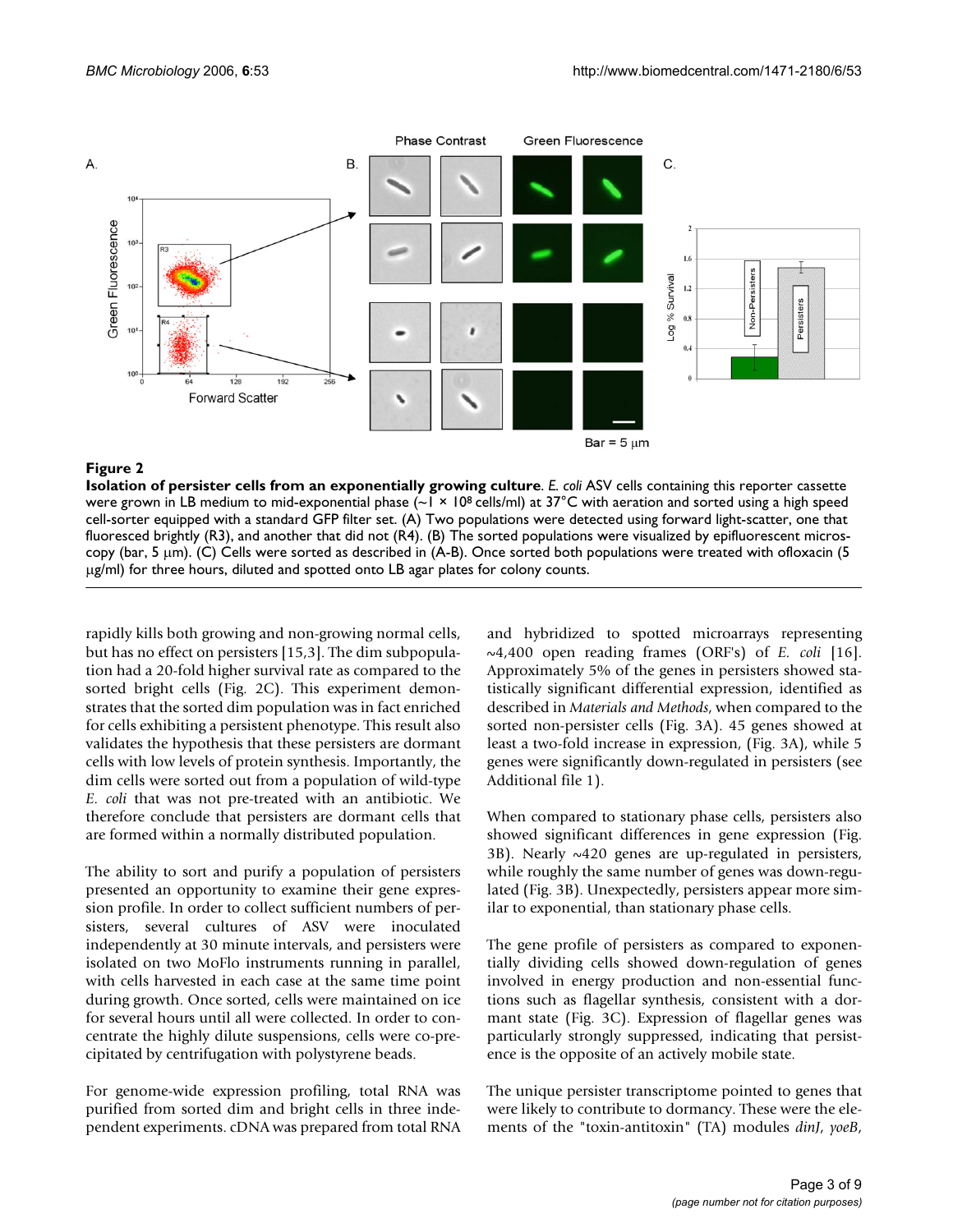

**Gene expression profile of FACS isolated** *E. coli* **persisters**. *E. coli* ASV Cells were sorted as described in legend, Fig. 2. cDNA was prepared from the total RNA and hybridized to spotted *E. coli* DNA microarrays [16]. Data shown are the averages of three independent biological replicates. Genes up-regulated in persisters are indicated as red and those genes which are repressed as green. The differential expressed genes are identified according to the procedures described in *Materials and Methods*. (A) Gene expression and spot intensities of sorted persisters (*P*) compared to sorted non-persisters (*Q*) from an exponential growth phase cell culture. (B) Gene expression and spot intensities of sorted persisters (*P*) compared to stationary phase (*S*) cells. (C) Heat map comparison of representative genes differentially expressed in persisters *(P)* or stationary *(S)* phase cells as compared to non-persisters *(Q)* and exponential growth phase cells *(L)*, respectively. Genes are considered differentially expressed if the local intensity-dependent Z-score is greater than 1.96 or less than -1.96 and the expression log2 (ratio) is more than 1 or less than -1. The gene names are shown on the right, together with the functional groups.

and *yefM*. Our previous studies, where persisters were isolated by lysing a population of *hipA7* mutants of *E. coli* with ampicillin, also indicated overexpression of TA modules, but apart from *dinJ*, the prominent overexpressed genes were *relE* and *MazF*, rather than *yefM* and *yoeB* [8]. It is possible that *hipA7* persisters are similar, but not identical to the ones formed by wild-type cells, although the general principle, and perhaps the overall mechanism of their formation, appears to be the same. "Toxins" [17] would be uniquely well suited for initiating cell dormancy. RelE and MazF are mRNA endonucleases that inhibit translation [18-20] and can cause reversible stasis [9]. YoeB expressed in wild-type persisters is a RelE homolog, and YefM is its antitoxin. DinJ is the cognate antitoxin of another RelE homolog, YafQ. The gene most highly expressed in persisters as compared to non-persisters was *ygiU*. Based on sequence similarity, *ygiU* was predicted to be a cyanide hydratase and also shown to be induced upon biofilm formation [21,22]. More recently, *ygiU* has been described as a global regulator that controls biofilm formation by inducing motility via the two-component regulatory system QseBC [23]. It is unclear how this may relate to persistence but it is also interesting that *ygiU* is part of a two-gene operon along with *ygiT*, which is annotated as a transcriptional repressor. In this regard *ygiUT* resembles a TA module, in particular *higAB*, a well characterized TA module where the toxin is also located upstream of the antitoxin [24,25]. Note that atitoxins typically act as transcriptional repressors of their operons. A null mutant of *ygiT* cannot be obtained, further suggesting that *ygiUT* may also function as a previously undescribed TA pair (Niilo Kaldalu, unpublished).

It was previously shown that overexpression of RelE [8] or HipA [26] can cause a dormant, multidrug tolerant state. In view of the findings described here, it was of interest to determine whether YgiU had the capability of inducing persister formation as well. Attempts to clone *ygiU* into an expression vector pTOX under the control of a tight arabinose promoter were unsuccessful, apparently due to the small amount of leakage from the promoter. Therefore, *ygiU* was then cloned into a strain carrying the antitoxin, *ygiT*, under an IPTG-inducible promoter on the pATOX-2 expression vector. A strain of *E. coli*, MG1655, containing both plasmids was cultured to mid-exponential phase and YgiU production was induced by arabinose. Growth ceased very quickly after the addition of arabinose, and remained inhibited for the duration of the experiment (Fig. 4A). To test for tolerance, samples were removed 120 min after arabinose induction, and exposed to high concentrations of bactericidal antibiotics [3]. The antibiotic panel included ofloxacin, cefotaxime, mitomycin C, and tobramycin. A dramatic increase in tolerance (10,000– 100,000 fold) to ofloxacin and cefotaxime, a β-lactam antibiotic, was observed in cells overexpressing YgiU (Fig.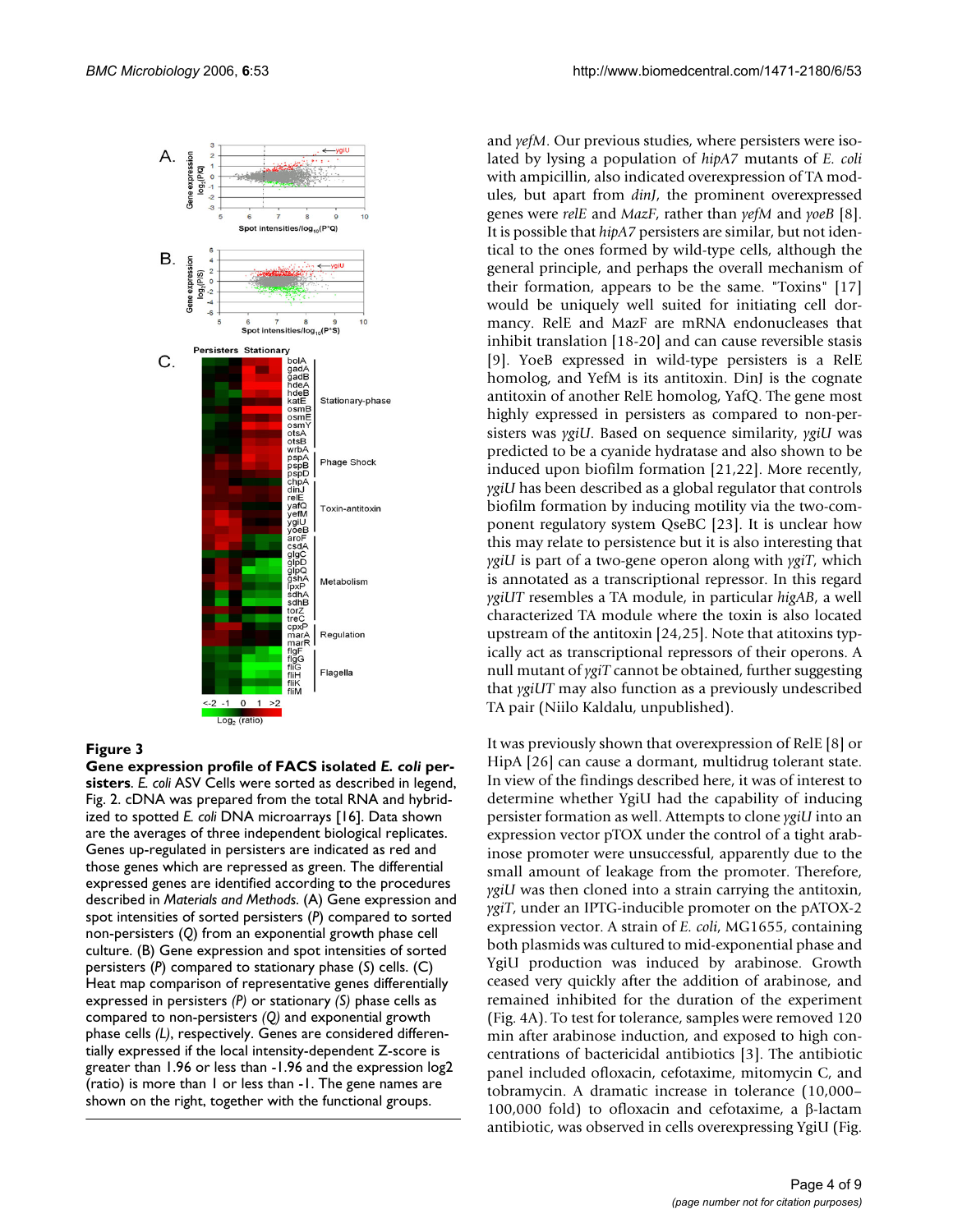

**Effects of** *ygiU* **overexpression on persister formation**. *E. coli* MG1655 cells were grown in LB medium to midexponential phase ( $\sim$ 5 × 10<sup>7</sup> cells/ml) at 37°C with aeration. (A) *ygiU* expression was induced (squares) from pTOX at T = 0 by the addition of 1 mM arabinose, and MG1655 with a blank vector (pBAD33) served as the control (diamonds). (B) Cells were cultured, and *ygiU* expression was induced as described in (A). After 2 h of *ygiU* induction, samples were removed and treated with either cefotaxime (100 μg/ml), mitomycin C (10 μg/ml), ofloxacin (5 μg/ml), or tobramycin (20  $\mu$ g/ml) for 3 h at 37°C with aeration. The control (MG1655/pBAD) (red bars) was challenged at a cell density similar to that of the *ygiU* induced cells (blue bars).

4B). This result correlates well with the tolerance of isolated persisters to ofloxacin and a different β-lactam, ampicillin, described above. Complete tolerance to cefotaxime was expected, since β-lactams are ineffective against nongrowing cells. Complete protection from ofloxacin is unique – expression of other toxins, such as RelE or HipA protects cells from fluoroquinolones, but not to the same extent [8]. YgiU did not protect cells from tobramycin, an aminoglycoside inhibitor of translation, or from mitomycin, which forms DNA adducts. In contrast, RelE was previously observed to protect cells from aminoglycosides, and HipA caused tolerance to all antibiotics tested [8]. It appears that the action of YgiU is strong and selective, pointing to a possible interaction with DNA gyrase or topoisomerase IV, the targets of fluoroquinolones. Indeed known toxins CcdB and ParE act by inhibiting DNA gyrases [11]. Another interesting example of a protein specifically protecting cells from fluoroquinolones is QnrA [27,28], and it was recently reported that its *M. tuberculosis* homolog, MfpA acts by directly binding the topoisomerase [29]. The sequestered enzyme can no longer cleave the DNA in the presence of fluoroquinolones.

A knockout of *ygiU*, or *yoeB*, or both, had no effect on persister formation (not shown). This is similar to our previous findings of the lack of a phenotype in knockouts of *relE* or *mazF* genes, the overexpression of which induces tolerance. HipA so far is the only toxin whose elimination decreases the occurrence of persisters, but only under certain conditions (rich medium, stationary phase) [8]. This suggests that persister genes are redundant, and multiple knockouts would be required in most cases to observe a phenotype. Indeed, in *E. coli* the number of TA modules that could contribute to dormancy is >10 [30]. The number of TA modules in *M. tuberculosis* that forms a dormant, persistent carrier state is >60 [31,32].

Antitoxins have been found to act as repressors of TA modules [17], and are susceptible to proteolysis. A decrease in antitoxin protein level causes an induction in transcription, which we observed for some of the antitoxins in the gene profile of persisters. *ygiT* was not differentially expressed in persisters. It is possible that much of the regulation happens at the protein level, transcription profiling is limited in its ability to reflect all TA protein changes, and as a result is likely to miss some persister genes. *hipBA* is a case in point – we did not observe transcriptional overexpression of this element, while a strong phenotype of the Δ*hipBA* strain suggests its importance in persister formation. Future studies are being designed to track protein levels in persisters, such as toxin/antitoxin ratios, and we are currently working on obtaining a persister proteome.

The expression profile of persisters is very different from that of non-growing stationary phase cells (Fig. 3B). We do not see the characteristic stationary phase genes such as *bolA, katE* or *osmB* expressed in isolated persisters. Conversely, TA modules are not highly expressed in stationary phase (Fig. 3C). This shows that persisters differ from both exponentially growing and stationary cells, and constitute a distinct physiological state.

We have a relatively good understanding of drug resistance mechanisms, but the nature of persister multidrug tolerance (MDT) has remained largely unknown. All resistance mechanisms function by preventing an antibiotic from binding to its target (Fig. 5). This allows cells to grow in the presence of an elevated concentration of antibiotic and increases its minimal inhibitory concentration (MIC). We suggested that the mechanism of tolerance was based on the non-lethal inhibition of antibiotic targets by specific MDT proteins [8]. For example, aminoglycoside antibiotics kill the cell by interrupting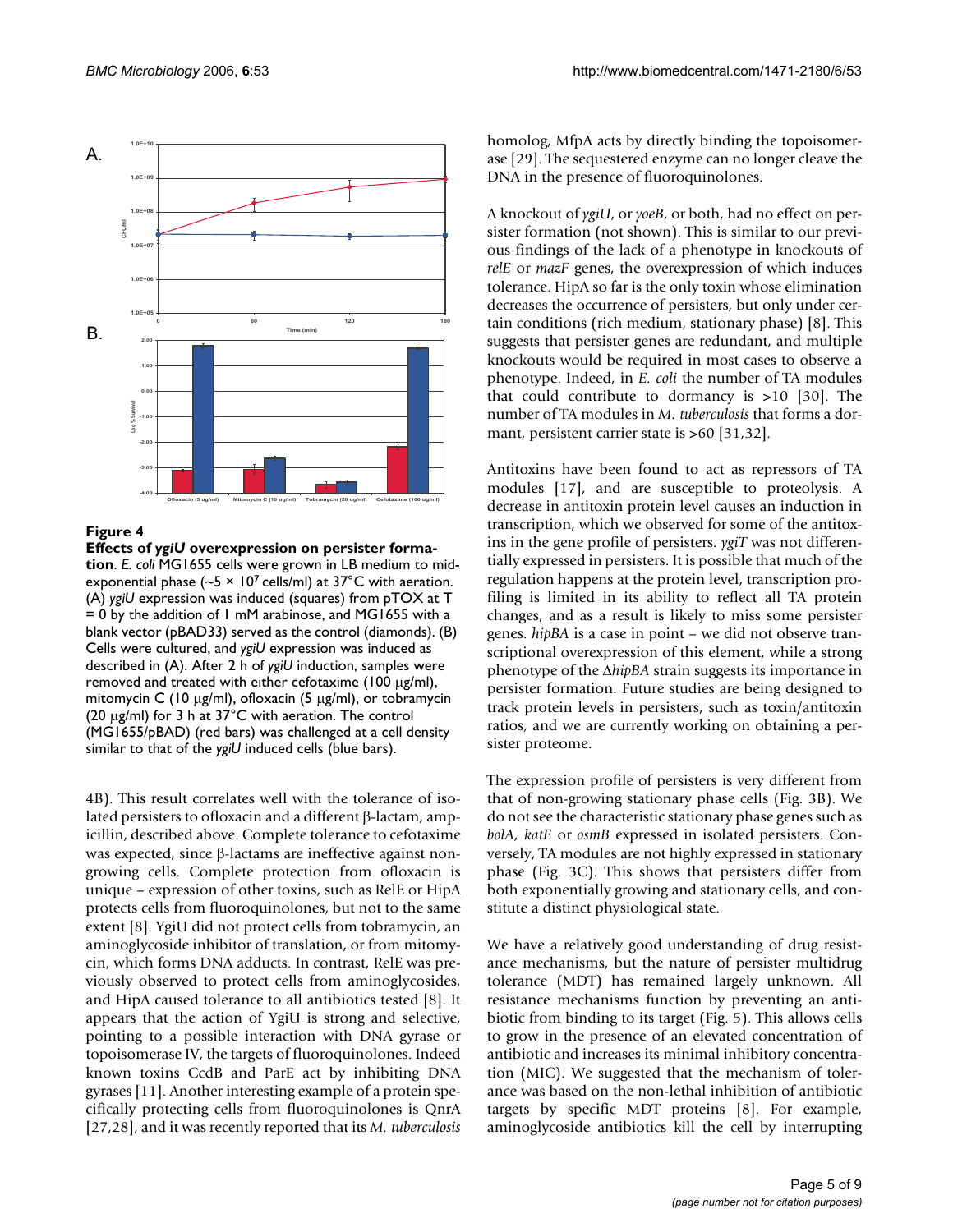

**Multidrug resistance vs. Multidrug tolerance**. Antibiotics normally kill cells by corrupting a particular target or function, ultimately leading to cell death. Resistance mechanisms function by preventing an antibiotic from binding to its target. This allows cells to grow in the presence of an elevated concentration of antibiotic, thereby increasing the MIC. It is proposed that the mechanism of tolerance is based on the non-lethal inhibition of antibiotic targets by specific MDT proteins. If this is the case, blocking of essential targets of antibiotics will produce a partially dormant, multidrug tolerant cell without increasing the MIC.

translation and producing toxic misfolded peptides; inhibition of translation by an MDT protein would not interfere with aminoglycoside binding, but would prevent killing. Other antibiotics kill the cell by similarly corrupting (rather than merely inhibiting) the target function and it is possible that inhibition of these targets will also prevent killing without increasing the MIC (Fig. 5). If this is the case, blocking of essential targets of antibiotics will produce a partially dormant, multidrug tolerant cell.

The multitude of TA modules that can induce multidrug tolerance is reminiscent of the many MDR pumps responsible for multidrug resistance. *P. aeruginosa*, for example, contains genes coding for 15 MDR pumps belonging to the resistance-nodulation-cell division (RND) family alone, of which a single one, MexAb-OprM, is expressed at a high level under laboratory conditions [33]. Knockouts of most MDR genes produce no phenotype, while overexpression produces a functional MDR pump [34]. It appears that microbial populations have evolved two complementary and highly redundant strategies to protect themselves from antimicrobials – multidrug efflux; and when this fails, multidrug tolerance of persister cells.

# **Conclusion**

Here, we present a method for isolating naive persisters from wild-type *E. coli*. The method relies on the hypothesis that persisters are dormant cells with a low level of translation and could be applied to all types of bacteria. Genes coding for toxin-antitoxin module proteins, including a novel and previously unidentified toxin, were expressed in persisters and are likely contributors to this condition. Based on their unique gene expression profile we conclude that persisters represent a third physiological state of bacterial cells, distinct from both exponential and stationary forms.

# **Methods**

# *Bacterial strains and growth conditions*

Luria-Bertani (LB) broth and LB agar media were used for culturing. Unless indicated otherwise, cells were grown by dilution of overnight cultures 1:1,000 in 12 to 25 ml of LB and incubation in 125-ml baffled culture flasks (Belco) for 2.5 h with aeration (250 rpm) at 37°C. Overnight cultures were made by dilution of thawed cells from an 8% dimethyl sulfoxide stock (-80°C) and incubation in LB medium with aeration for 16 to 20 h. For persister sorting experiments, *E. coli* MG1655-ASV(ASV) was diluted 1:100 in two culture tubes (17 by 100 mm), each containing 1.5 ml of LB broth for a total of 3 ml for each replicate, and incubated at 37°C with aeration for 1 h prior to sorting. For stationary phase experiments, strains were cultured for 16 to 18 h, thereby reaching stationary state prior to testing. For toxin induction and protection studies, cells were cultured in LB containing 100 μg of chloramphenicol/ml and 100 μg of ampicillin/ml, and inducers were added at appropriate times.

#### *Strain and plasmid construction*

Gene deletions were transduced into MG1655 using bacteriophage P1 from an ordered library of deletion mutants that were created replacing corresponding ORF's with a gene coding for resistance to kanamycin [35]. To create double-deletion mutants the Kmr cassette was removed by transformation of cells with pCP20 and selection of ampicillin-resistant colonies at 30°C. Colonies were then purified by reinoculation and growth at 43°C. At the end of the procedure, the selected colonies were tested on ampicillin and kanamycin plates to verify the loss of all selective markers. Plasmids pTOX and pATOX-2 were constructed as follows. Briefly, pTOX was constructed by amplifying *ygiU* using primers *ygiU*P1, GGGGTACCTAAGGAGATATATGGAATAAT-

GGAAAAACGCACACCACA and *ygiU*P2, ACATGCAT-GCTTACTTCTCCTTAAACGAGA and cloning it into the Kpn I and Sph I site of pBAD33[36]. pATOX-2 was constructed by amplifying *ygiT* using primers *ygiT*P1, CGGGGTACCTAAGGAGATATATGGAATAATGAAAT-

GTCCGGTTTGCCA and *ygiT*P2, CCGGAATTCTTAACG-GATTTCATTCAATA and cloning it into Kpn I and EcoR I site of pBRlacItac [37].

# *ASV Growth/fluorescence assay*

*E. coli* ASV and AGA were diluted 1:1000 in culture tubes (17 by 100 mm), each containing 1.5 ml of LB broth, and incubated at  $37^{\circ}$ C for  $\sim$ 8 hrs. At designated time points samples were withdrawn, diluted in LB medium and spotted on an LB agar plate for colony counts. Additionally,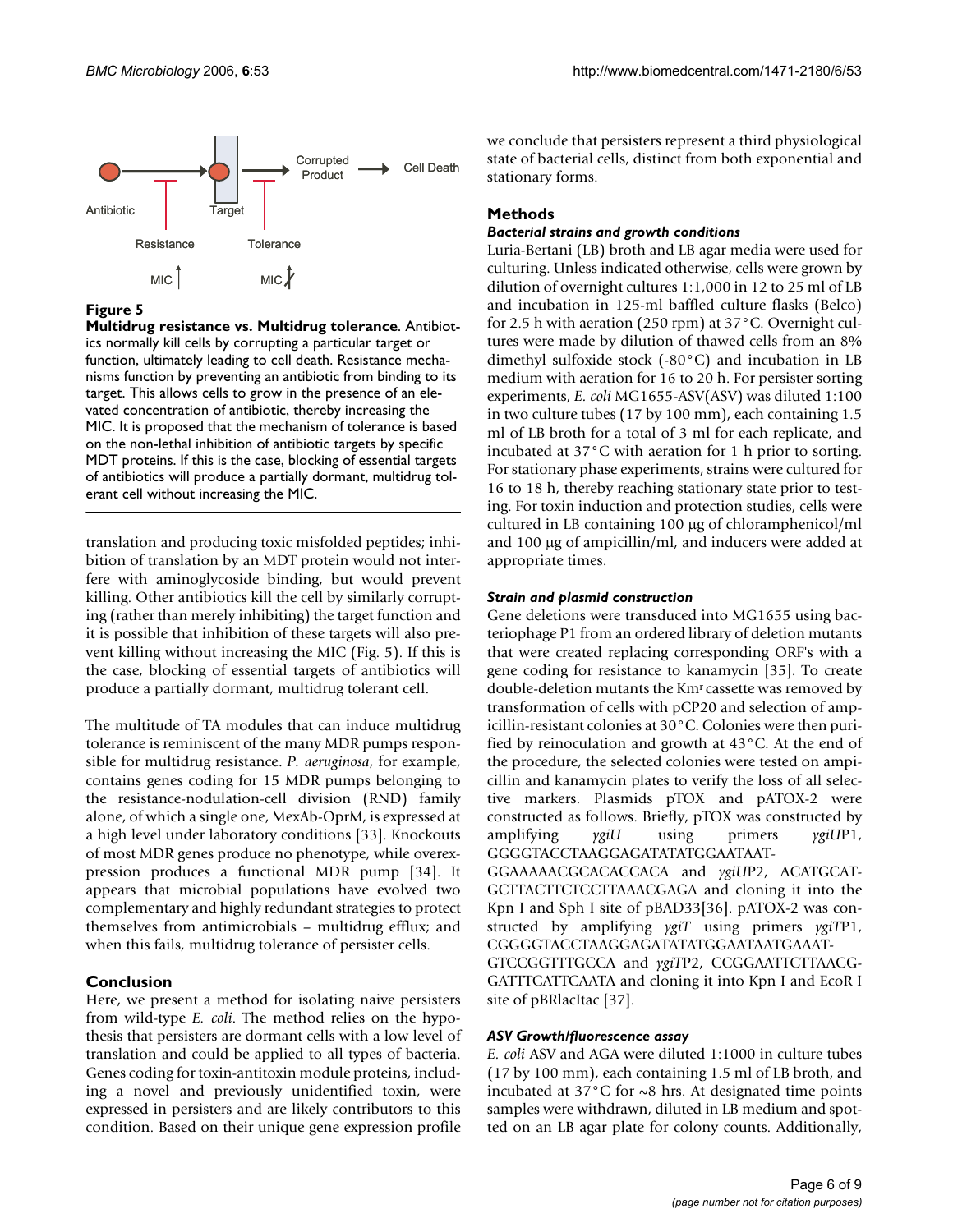200 μL of culture was transferred to a black 96-well flatbottom microtiter plate (NUNC) and fluorescence was measured with a Spectramax Gemini XS spectrofluorometer (Molecular Devices) at a 475-nm excitation wavelength and a 515-nm emission wavelength.

#### *Persister sorting*

*E. coli* ASV was diluted 1:100 in culture tubes (17 by 100 mm), each containing 1.5 ml of LB broth, and incubated at 37°C for 1 h prior to sorting. After 1 h cultures were sorted using a MoFlo (DakoCytomation) cell sorter equipped with a 488 nm laser running at 100 mW. A log scale was used for all parameters measured including sidescatter (SSC), forward-scatter (FSC) and green fluorescence (FL1), which was detected using standard GFP filter sets. Cells were sorted directly into 50 ml centrifuge tubes that contained 3 ml phosphate buffered saline (PBS) with 1 mg/ml bovine serum albumin (BSA). Static charge build-up was dissipated by attaching grounding wires to the instrument and keeping them in contact with the buffer in collection tubes. Once sorted, 100 μl aliquots were removed from the tubes for antibiotic susceptibility measurements. The remaining cell suspensions were kept on ice for several hours until they could be pooled and concentrated. Concentration of cell suspensions was accomplished by mixing and co-sedimenting cells with polystyrene beads ranging from 3–5 μM in diameter (Spherotech, Inc.)

#### *Antibiotic susceptibility measurements*

100 μl aliquots of sorted cells were dispensed in culture tubes (17 by 100 mm) and ofloxacin was added at a final concentration of 5 μg/ml. The tubes were left at room temperature for 3 hours at which point samples were withdrawn, diluted in PBS and spotted on an LB agar plate for colony counts.

#### *Epifluorescent microscopy*

Cells were viewed with an epifluorescence microscope (Zeiss Axioskop 2 plus) with the appropriate filter sets. Images were captured with an Axiocam HRC and associated software (Carl Zeiss, Inc.)

#### *DNA microarray analysis*

Total RNA from stationary (S) and exponential phase (L) cells as well as FACS isolated persisters (P) and non-persisters (Q) was purified using the Qiagen RNeasy kits (Chatsworth, CA) according to the manufacturer's protocols. To identify persister-specific gene expression profiles, relative mRNA levels were determined by parallel twocolor hybridization at single-gene resolution to wholegenome *E. coli* K-12 MG1655 spotted DNA microarrays, designed, printed and probed as described [38,16,39], and containing discrete sequence elements corresponding to 98.8% of all annotated open reading frames (ORF's).

Complementary DNA probes were synthesized using 0.5 μg of total RNA for sorted cells and 15 μg of nonsorted exponential and stationary phase cells with random hexamers and Cy-5-dUTP or Cy-3 dUTPdyes (Amersham), following hybridization and washing as described previously [16]. The microarray slides were air dried by brief centrifugation and scanned with an Axon Genepix 4000B laser scanner at 10 μm per pixel resolution. The resulting 16-bit TIFF images were analyzed by using the software Genepix Pro 3.0 (Axon). The fluorescence intensity data were first normalized globally using an iterative meanlog<sub>2</sub>(ratio)-centering approach. Fluorescence intensity dependent effects in  $log<sub>2</sub>(ratio)$  values were removed by using locally weighted linear regression (lowess) procedure [40]. The normalized Cy-5/Cy-3 ratio for the median was taken to reflect the relative gene expression level changes. The gene functions were obtained from GenProtEc database [41].

Microarray hybridization from 0.5 μg of total RNA yielded the similar image qualities as starting from conventional 15 μg of total RNA, as indicated by Boccazzi *et al*. [42]. Spots signal-to-noise ratios were routinely greater than five from both channels. The experimental error of the RNA abundances was assessed from at least three independent replicates. Each replicate RNA sample corresponds to cells isolated from at least two FACS isolation experiments. The differentially expressed genes were identified using an intensity-dependent *Z*-score threshold method described previously[40,43]. In brief, in an ratiointensity (R-I) plot, using a sliding window of fixed width in  $log_{10}(Cy5*Cy3)$ , the local mean and standard deviation in terms of  $log_2(Cy5/Cy3)$  were calculated within the window surrounding each data point. The *Z*-score simply measures the number of standard deviation of a particular array element *i* is from the mean, defined as

$$
Z_i^{local} = \frac{\log_2(\frac{Cy5}{Cy3})}{\sigma_{\log_2(\frac{Cy5}{Cy3})}^{\log_2(\frac{Cy5}{Cy3})}}
$$

The differentially expressed genes at the 95% confidence level would be those with a value of  $|Z^{local}_i|$  > 1.96. The *P*value for the paired student's *t*-test according to normalized fluorescence intensities for each gene was also calculated. The identified differentially expressed routinely have a *P*-value less than 0.1.

#### *Toxin induction*

Toxin synthesis from the recombinant expression vector was induced by adding L-arabinose at a final concentration of 1 mM to each flask. At the designated time points,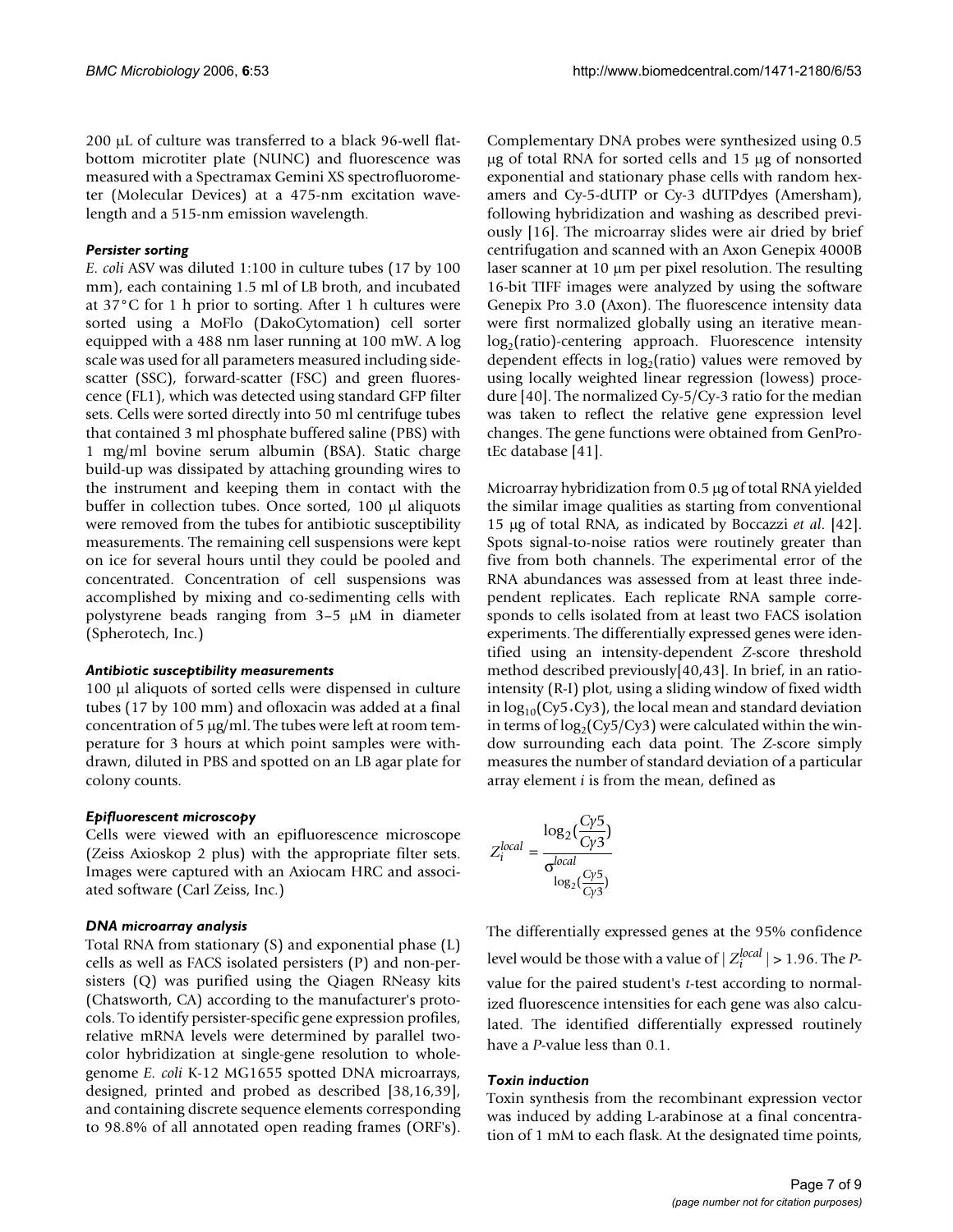a sample was removed, diluted, and spotted on LB agar plates.

#### *Toxin protection assay*

Toxin synthesis was induced by adding L-arabinose at a final concentration of 1 mM to each flask. At the designated time points, a 1-ml sample was removed from each flask and placed in culture tubes (17 by 100 mm) with the appropriate drug concentration, and the tubes were incubated (250 rpm) at 37°C for 3 h. After the antibiotic challenge, cells were washed once  $(10,000 \times g$  for 1 min) with fresh medium to minimize antibiotic carryover effects, diluted, and spotted onto an LB agar plate for cell counting. A control sample (prior to the addition of antibiotic) was spotted as well.

#### **Authors' contributions**

DS carried out the cell sorting, isolation of total RNA and molecular genetic assays. AK and ZZ conducted the microarray experiments and data analysis. NK and KK designed and tested toxin/antitoxin constructs. KL, DS, ZZ, and NK drafted the manuscript. KL and DS conceived of the study, and participated in its design and coordination. All authors read and approved the final manuscript.

#### **Additional material**

#### **Additional File 1**

*Excel file containing all gene expression data.* Click here for file [\[http://www.biomedcentral.com/content/supplementary/1471-](http://www.biomedcentral.com/content/supplementary/1471-2180-6-53-S1.xls) 2180-6-53-S1.xls]

#### **Acknowledgements**

We thank Søren Molin for providing *E. coli* ASV. This work was supported by NIH grant 2 R01 GM061162-05A1 to KL and Estonian Science Foundation grant ETF676 to NK.

#### **References**

- 1. Lewis K: **[Riddle of biofilm resistance.](http://www.ncbi.nlm.nih.gov/entrez/query.fcgi?cmd=Retrieve&db=PubMed&dopt=Abstract&list_uids=11257008)** *Antimicrob Agents Chemother* 2001, **45:**999-1007.
- 2. Keren I, Kaldalu N, Spoering A, Wang Y, Lewis K: **[Persister cells](http://www.ncbi.nlm.nih.gov/entrez/query.fcgi?cmd=Retrieve&db=PubMed&dopt=Abstract&list_uids=14734160) [and tolerance to antimicrobials.](http://www.ncbi.nlm.nih.gov/entrez/query.fcgi?cmd=Retrieve&db=PubMed&dopt=Abstract&list_uids=14734160)** *FEMS Microbiol Lett* 2004, **230:**13-18.
- 3. Wiuff C, Zappala RM, Regoes RR, Garner KN, Baquero F, Levin BR: **[Phenotypic tolerance: antibiotic enrichment of noninherited](http://www.ncbi.nlm.nih.gov/entrez/query.fcgi?cmd=Retrieve&db=PubMed&dopt=Abstract&list_uids=15793130) [resistance in bacterial populations.](http://www.ncbi.nlm.nih.gov/entrez/query.fcgi?cmd=Retrieve&db=PubMed&dopt=Abstract&list_uids=15793130)** *Antimicrob Agents Chemother* 2005, **49:**1483-1494.
- Bigger JW: Treatment of staphylococcal infections with peni**cillin.** *Lancet* 1944, **ii:**497-500.
- 5. Moyed HS, Bertrand KP: **[hipA, a newly recognized gene of](http://www.ncbi.nlm.nih.gov/entrez/query.fcgi?cmd=Retrieve&db=PubMed&dopt=Abstract&list_uids=6348026) [Escherichia coli K-12 that affects frequency of persistence](http://www.ncbi.nlm.nih.gov/entrez/query.fcgi?cmd=Retrieve&db=PubMed&dopt=Abstract&list_uids=6348026) [after inhibition of murein synthesis.](http://www.ncbi.nlm.nih.gov/entrez/query.fcgi?cmd=Retrieve&db=PubMed&dopt=Abstract&list_uids=6348026)** *J Bacteriol* 1983, **155:**768-775.
- 6. Balaban NQ, Merrin J, Chait R, Kowalik L, Leibler S: **[Bacterial per](http://www.ncbi.nlm.nih.gov/entrez/query.fcgi?cmd=Retrieve&db=PubMed&dopt=Abstract&list_uids=15308767)[sistence as a phenotypic switch.](http://www.ncbi.nlm.nih.gov/entrez/query.fcgi?cmd=Retrieve&db=PubMed&dopt=Abstract&list_uids=15308767)** *Science* 2004, **305:**1622-1625.
- 7. Costerton JW, Stewart PS, Greenberg EP: **[Bacterial biofilms: A](http://www.ncbi.nlm.nih.gov/entrez/query.fcgi?cmd=Retrieve&db=PubMed&dopt=Abstract&list_uids=10334980) [common cause of persistent infections.](http://www.ncbi.nlm.nih.gov/entrez/query.fcgi?cmd=Retrieve&db=PubMed&dopt=Abstract&list_uids=10334980)** *Science* 1999, **284:**1318-1322.
- 8. Stewart PS: **[Mechanisms of antibiotic resistance in bacterial](http://www.ncbi.nlm.nih.gov/entrez/query.fcgi?cmd=Retrieve&db=PubMed&dopt=Abstract&list_uids=12195733) [biofilms.](http://www.ncbi.nlm.nih.gov/entrez/query.fcgi?cmd=Retrieve&db=PubMed&dopt=Abstract&list_uids=12195733)** *Int J Med Microbiol* 2002, **292:**107-113.
- 9. Keren I, Shah D, Spoering A, Kaldalu N, Lewis K: **[Specialized per](http://www.ncbi.nlm.nih.gov/entrez/query.fcgi?cmd=Retrieve&db=PubMed&dopt=Abstract&list_uids=15576765)[sister cells and the mechanism of multidrug tolerance in](http://www.ncbi.nlm.nih.gov/entrez/query.fcgi?cmd=Retrieve&db=PubMed&dopt=Abstract&list_uids=15576765) [Escherichia coli.](http://www.ncbi.nlm.nih.gov/entrez/query.fcgi?cmd=Retrieve&db=PubMed&dopt=Abstract&list_uids=15576765)** *J Bacteriol* 2004, **186:**8172-8180.
- 10. Pedersen K, Christensen SK, Gerdes K: **[Rapid induction and](http://www.ncbi.nlm.nih.gov/entrez/query.fcgi?cmd=Retrieve&db=PubMed&dopt=Abstract&list_uids=12123459) [reversal of a bacteriostatic condition by controlled expres](http://www.ncbi.nlm.nih.gov/entrez/query.fcgi?cmd=Retrieve&db=PubMed&dopt=Abstract&list_uids=12123459)[sion of toxins and antitoxins.](http://www.ncbi.nlm.nih.gov/entrez/query.fcgi?cmd=Retrieve&db=PubMed&dopt=Abstract&list_uids=12123459)** *Mol Microbiol* 2002, **45:**501-510.
- 11. Gerdes K, Christensen SK, Lobner-Olesen A: **[Prokaryotic toxin](http://www.ncbi.nlm.nih.gov/entrez/query.fcgi?cmd=Retrieve&db=PubMed&dopt=Abstract&list_uids=15864262)[antitoxin stress response loci.](http://www.ncbi.nlm.nih.gov/entrez/query.fcgi?cmd=Retrieve&db=PubMed&dopt=Abstract&list_uids=15864262)** *Nat Rev Microbiol* 2005, **3:**371-382.
- 12. Sternberg C, Christensen BB, Johansen T, Toftgaard Nielsen A, Andersen JB, Givskov M, Molin S: **[Distribution of bacterial](http://www.ncbi.nlm.nih.gov/entrez/query.fcgi?cmd=Retrieve&db=PubMed&dopt=Abstract&list_uids=10473423) [growth activity in flow-chamber biofilms.](http://www.ncbi.nlm.nih.gov/entrez/query.fcgi?cmd=Retrieve&db=PubMed&dopt=Abstract&list_uids=10473423)** *Appl Environ Microbiol* 1999, **65:**4108-4117.
- 13. Gourse RL, de Boer HA, Nomura M: **[DNA determinants of rRNA](http://www.ncbi.nlm.nih.gov/entrez/query.fcgi?cmd=Retrieve&db=PubMed&dopt=Abstract&list_uids=2416474) [synthesis in E. coli: growth rate dependent regulation, feed](http://www.ncbi.nlm.nih.gov/entrez/query.fcgi?cmd=Retrieve&db=PubMed&dopt=Abstract&list_uids=2416474)[back inhibition, upstream activation, antitermination.](http://www.ncbi.nlm.nih.gov/entrez/query.fcgi?cmd=Retrieve&db=PubMed&dopt=Abstract&list_uids=2416474)** *Cell* 1986, **44:**197-205.
- 14. Bartlett MS, Gourse RL: **[Growth rate-dependent control of the](http://www.ncbi.nlm.nih.gov/entrez/query.fcgi?cmd=Retrieve&db=PubMed&dopt=Abstract&list_uids=8071240) [rrnB P1 core promoter in Escherichia coli.](http://www.ncbi.nlm.nih.gov/entrez/query.fcgi?cmd=Retrieve&db=PubMed&dopt=Abstract&list_uids=8071240)** *J Bacteriol* 1994, **176:**5560-5564.
- 15. Spoering AL, Lewis K: **[Biofilms and planktonic cells of Pseu](http://www.ncbi.nlm.nih.gov/entrez/query.fcgi?cmd=Retrieve&db=PubMed&dopt=Abstract&list_uids=11698361)[domonas aeruginosa have similar resistance to killing by](http://www.ncbi.nlm.nih.gov/entrez/query.fcgi?cmd=Retrieve&db=PubMed&dopt=Abstract&list_uids=11698361) [antimicrobials.](http://www.ncbi.nlm.nih.gov/entrez/query.fcgi?cmd=Retrieve&db=PubMed&dopt=Abstract&list_uids=11698361)** *J Bacteriol* 2001, **183:**6746-6751.
- 16. Khodursky AB, Bernstein JA, Peter BJ, Rhodius V, Wendisch VF, Zimmer DP: **[Escherichia coli spotted double-strand DNA micro](http://www.ncbi.nlm.nih.gov/entrez/query.fcgi?cmd=Retrieve&db=PubMed&dopt=Abstract&list_uids=12710666)[arrays: RNA extraction, labeling, hybridization, quality](http://www.ncbi.nlm.nih.gov/entrez/query.fcgi?cmd=Retrieve&db=PubMed&dopt=Abstract&list_uids=12710666) [control, and data management.](http://www.ncbi.nlm.nih.gov/entrez/query.fcgi?cmd=Retrieve&db=PubMed&dopt=Abstract&list_uids=12710666)** *Methods Mol Biol* 2003, **224:**61-78.
- 17. Hayes CS, Sauer RT: **[Toxin-antitoxin pairs in bacteria: killers or](http://www.ncbi.nlm.nih.gov/entrez/query.fcgi?cmd=Retrieve&db=PubMed&dopt=Abstract&list_uids=12526786) [stress regulators?](http://www.ncbi.nlm.nih.gov/entrez/query.fcgi?cmd=Retrieve&db=PubMed&dopt=Abstract&list_uids=12526786)** *Cell* 2003, **112:**2-4.
- 18. Pedersen K, Zavialov AV, Pavlov MY, Elf J, Gerdes K, Ehrenberg M: **[The bacterial toxin RelE displays codon-specific cleavage of](http://www.ncbi.nlm.nih.gov/entrez/query.fcgi?cmd=Retrieve&db=PubMed&dopt=Abstract&list_uids=12526800) [mRNAs in the ribosomal A site.](http://www.ncbi.nlm.nih.gov/entrez/query.fcgi?cmd=Retrieve&db=PubMed&dopt=Abstract&list_uids=12526800)** *Cell* 2003, **112:**131-140.
- 19. Christensen SK, Gerdes K: **[RelE toxins from bacteria and](http://www.ncbi.nlm.nih.gov/entrez/query.fcgi?cmd=Retrieve&db=PubMed&dopt=Abstract&list_uids=12787364) [Archaea cleave mRNAs on translating ribosomes, which are](http://www.ncbi.nlm.nih.gov/entrez/query.fcgi?cmd=Retrieve&db=PubMed&dopt=Abstract&list_uids=12787364) [rescued by tmRNA.](http://www.ncbi.nlm.nih.gov/entrez/query.fcgi?cmd=Retrieve&db=PubMed&dopt=Abstract&list_uids=12787364)** *Mol Microbiol* 2003, **48:**1389-1400.
- 20. Zhang Y, Zhang J, Hoeflich KP, Ikura M, Qing G, Inouye M: **[MazF](http://www.ncbi.nlm.nih.gov/entrez/query.fcgi?cmd=Retrieve&db=PubMed&dopt=Abstract&list_uids=14580342) [cleaves cellular mRNAs specifically at ACA to block protein](http://www.ncbi.nlm.nih.gov/entrez/query.fcgi?cmd=Retrieve&db=PubMed&dopt=Abstract&list_uids=14580342) [synthesis in Escherichia coli.](http://www.ncbi.nlm.nih.gov/entrez/query.fcgi?cmd=Retrieve&db=PubMed&dopt=Abstract&list_uids=14580342)** *Mol Cell* 2003, **12:**913-923.
- 21. Reed JL, Vo TD, Schilling CH, Palsson BO: **[An expanded genome](http://www.ncbi.nlm.nih.gov/entrez/query.fcgi?cmd=Retrieve&db=PubMed&dopt=Abstract&list_uids=12952533)[scale model of Escherichia coli K-12 \(iJR904 GSM/GPR\).](http://www.ncbi.nlm.nih.gov/entrez/query.fcgi?cmd=Retrieve&db=PubMed&dopt=Abstract&list_uids=12952533)** *Genome Biol* 2003, **4:**R54.
- 22. Ren D, Bedzyk LA, Thomas SM, Ye RW, Wood TK: **[Gene expres](http://www.ncbi.nlm.nih.gov/entrez/query.fcgi?cmd=Retrieve&db=PubMed&dopt=Abstract&list_uids=14727089)[sion in Escherichia coli biofilms.](http://www.ncbi.nlm.nih.gov/entrez/query.fcgi?cmd=Retrieve&db=PubMed&dopt=Abstract&list_uids=14727089)** *Appl Microbiol Biotechnol* 2004, **64:**515-524.
- 23. Gonzalez Barrios AF, Zuo R, Hashimoto Y, Yang L, Bentley WE, Wood TK: **[Autoinducer 2 controls biofilm formation in](http://www.ncbi.nlm.nih.gov/entrez/query.fcgi?cmd=Retrieve&db=PubMed&dopt=Abstract&list_uids=16352847) [Escherichia coli through a novel motility quorum-sensing](http://www.ncbi.nlm.nih.gov/entrez/query.fcgi?cmd=Retrieve&db=PubMed&dopt=Abstract&list_uids=16352847) [regulator \(MqsR, B3022\).](http://www.ncbi.nlm.nih.gov/entrez/query.fcgi?cmd=Retrieve&db=PubMed&dopt=Abstract&list_uids=16352847)** *J Bacteriol* 2006, **188:**305-316.
- 24. Tian QB, Hayashi T, Murata T, Terawaki Y: **[Gene product identifi](http://www.ncbi.nlm.nih.gov/entrez/query.fcgi?cmd=Retrieve&db=PubMed&dopt=Abstract&list_uids=8753818)[cation and promoter analysis of hig locus of plasmid Rts1.](http://www.ncbi.nlm.nih.gov/entrez/query.fcgi?cmd=Retrieve&db=PubMed&dopt=Abstract&list_uids=8753818)** *Biochem Biophys Res Commun* 1996, **225:**679-684.
- 25. Tian QB, Ohnishi M, Tabuchi A, Terawaki Y: **[A new plasmid](http://www.ncbi.nlm.nih.gov/entrez/query.fcgi?cmd=Retrieve&db=PubMed&dopt=Abstract&list_uids=8645296)[encoded proteic killer gene system: cloning, sequencing, and](http://www.ncbi.nlm.nih.gov/entrez/query.fcgi?cmd=Retrieve&db=PubMed&dopt=Abstract&list_uids=8645296) [analyzing hig locus of plasmid Rts1.](http://www.ncbi.nlm.nih.gov/entrez/query.fcgi?cmd=Retrieve&db=PubMed&dopt=Abstract&list_uids=8645296)** *Biochem Biophys Res Commun* 1996, **220:**280-284.
- 26. Falla TJ, Chopra I: **[Joint tolerance to beta-lactam and fluoroqui](http://www.ncbi.nlm.nih.gov/entrez/query.fcgi?cmd=Retrieve&db=PubMed&dopt=Abstract&list_uids=9835528)[nolone antibiotics in Escherichia coli results from overex](http://www.ncbi.nlm.nih.gov/entrez/query.fcgi?cmd=Retrieve&db=PubMed&dopt=Abstract&list_uids=9835528)[pression of hipA.](http://www.ncbi.nlm.nih.gov/entrez/query.fcgi?cmd=Retrieve&db=PubMed&dopt=Abstract&list_uids=9835528)** *Antimicrob Agents Chemother* 1998, **42:**3282-3284.
- 27. Tran JH, Jacoby GA: **[Mechanism of plasmid-mediated qui](http://www.ncbi.nlm.nih.gov/entrez/query.fcgi?cmd=Retrieve&db=PubMed&dopt=Abstract&list_uids=11943863)[nolone resistance.](http://www.ncbi.nlm.nih.gov/entrez/query.fcgi?cmd=Retrieve&db=PubMed&dopt=Abstract&list_uids=11943863)** *Proc Natl Acad Sci U S A* 2002, **99:**5638-5642.
- 28. Tran JH, Jacoby GA, Hooper DC: **[Interaction of the plasmid](http://www.ncbi.nlm.nih.gov/entrez/query.fcgi?cmd=Retrieve&db=PubMed&dopt=Abstract&list_uids=15980397)[encoded quinolone resistance protein QnrA with](http://www.ncbi.nlm.nih.gov/entrez/query.fcgi?cmd=Retrieve&db=PubMed&dopt=Abstract&list_uids=15980397) [Escherichia coli topoisomerase IV.](http://www.ncbi.nlm.nih.gov/entrez/query.fcgi?cmd=Retrieve&db=PubMed&dopt=Abstract&list_uids=15980397)** *Antimicrob Agents Chemother* 2005, **49:**3050-3052.
- 29. Hegde SS, Vetting MW, Roderick SL, Mitchenall LA, Maxwell A, Takiff HE, Blanchard JS: **[A fluoroquinolone resistance protein from](http://www.ncbi.nlm.nih.gov/entrez/query.fcgi?cmd=Retrieve&db=PubMed&dopt=Abstract&list_uids=15933203) [Mycobacterium tuberculosis that mimics DNA.](http://www.ncbi.nlm.nih.gov/entrez/query.fcgi?cmd=Retrieve&db=PubMed&dopt=Abstract&list_uids=15933203)** *Science* 2005, **308:**1480-1483.
- 30. Brown JM, Shaw KJ: [A novel family of Escherichia coli toxin](http://www.ncbi.nlm.nih.gov/entrez/query.fcgi?cmd=Retrieve&db=PubMed&dopt=Abstract&list_uids=14594833)**[antitoxin gene pairs.](http://www.ncbi.nlm.nih.gov/entrez/query.fcgi?cmd=Retrieve&db=PubMed&dopt=Abstract&list_uids=14594833)** *J Bacteriol* 2003, **185:**6600-6608.
- 31. Arcus VL, Rainey PB, Turner SJ: **[The PIN-domain toxin-antitoxin](http://www.ncbi.nlm.nih.gov/entrez/query.fcgi?cmd=Retrieve&db=PubMed&dopt=Abstract&list_uids=15993073) [array in mycobacteria.](http://www.ncbi.nlm.nih.gov/entrez/query.fcgi?cmd=Retrieve&db=PubMed&dopt=Abstract&list_uids=15993073)** *Trends Microbiol* 2005, **13:**360-365.